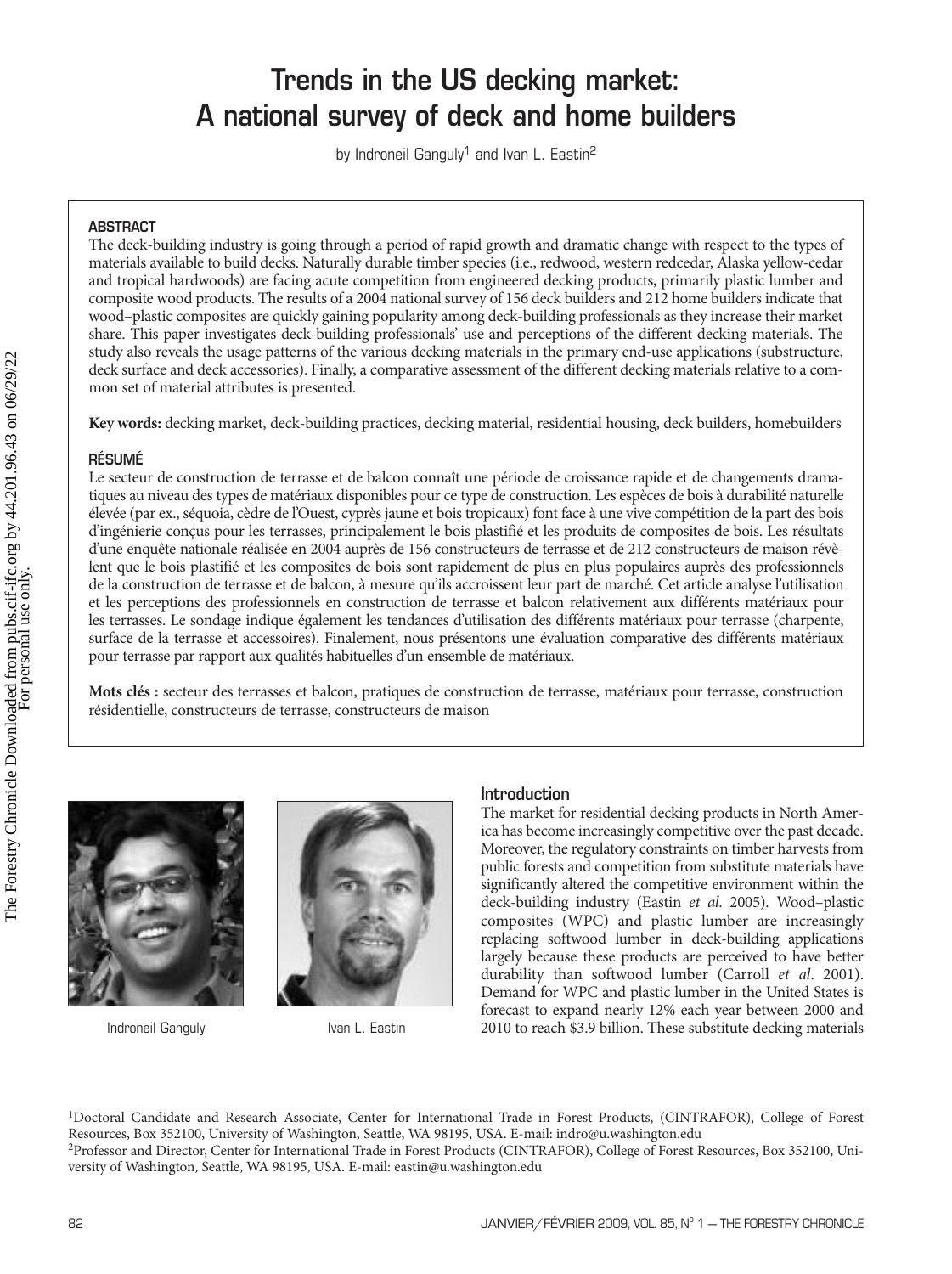will continue to penetrate deck-building markets which are expected to total \$1.2 billion by 2008 (Bowne 2002). Given the increasing assortment of treated lumber, WPC and plastic decking products available in the market, coupled with the aggressive promotional and product-service campaigns of WPC and plastic lumber manufacturers, the market share for naturally durable lumber is expected to continue to decline.

## **Decking market in the US**

The demand for decking materials in the US is driven by several factors, including the macroeconomic environment, demographics, residential construction starts and repair and remodel (R&R) expenditures. It is estimated that there are approximately 30 million residential decks in the United States (Truini 1996). Of the many factors influencing the demand for decking materials, new residential housing starts and R&R activities are the primary drivers of demand. Approximately 82% of the homes in the US have an outdoor living area which encompasses decks, patios, porches and balconies (US Census 2005). Moreover, of the 6.8 million homes built in the US between 1999 and 2003, 5.9 million were estimated to have an outdoor living area (US Census 2005). Similarly, of the 1.65 million single family houses built in 2006, 421 000 (25%) houses were built with a deck (US Census 2006). Homeowner expenditures in the home improvement market also significantly impact the demand for residential decking materials. Repair and remodel projects constitute approximately 23% of the total revenues of deck builders (George Carter & Affiliates 1989). Moreover, surveys conducted in the past reveal that about 4.2% of all households in the United States add a deck to their existing home each year (George Carter & Affiliates 1989), which results in over 3 million additional new decks per year (Shook and Eastin 2001). The importance of the repair and remodel sector is such that even with a decline in housing starts in 2006 and an increase in mortgage interest rates, the demand for new and replacement decks will likely increase (West 2004). Increasing expenditures in the repair and remodel sector have led industry experts to predict that the deck-building industry will continue to experience growth through 2010 (West 2004) despite the fact that the outlook for housing starts remains uncertain (Seiders 2007).

In addition to macroeconomic factors, demographic trends also influence the demand for residential decks, with a growing population contributing to an increase in housing starts and existing home sales which in turn translates into increased investment in new and replacement decks (Eastin *et al.* 2005). Moreover, the distribution of population cohorts is perhaps more important when considering the impact of demographic trends on the demand for decks and decking materials. In particular, over the next decade the age cohorts comprising people from 45 to 54 years of age and from 55 to 64 years of age will experience growth that is substantially higher than that of most other age cohorts in the US. This older, more affluent segment of the population is not only willing to spend more money on outdoor living amenities (including decks) but they also place a higher value on material attributes such as reduced maintenance, ease of maintenance and material longevity (West 2004, Eastin et al. 2005). Year-round outdoor living is no longer a lifestyle that is unique to warmer parts of the country but is an emerging trend in the northern parts of the US (Kirkland 2007). The new emerging trend is to use outdoor living

spaces as an extension of the main house throughout the year by installing fireplaces, covered cooking areas, audio video home entertainment systems and by providing easy access to the main living area of the house. The combination of these factors suggests that the market for decking materials can be expected to increase over the next decade and more (West 2004, Eastin et al. 2005).

## **Residential decking materials in the US**

Several factors influence the competitive environment within the residential deck market. The major decking materials used in the US include naturally durable timber species (e.g., western redcedar (WRC), redwood and Alaska yellow-cedar), tropical hardwoods (THW), pressure-treated softwood lumber (PT), wood–plastic composite (WPC) lumber, plastic lumber (PL) as well as untreated lumber (Damery and Fisette 2001, Eastin et al. 2005). Material attributes, such as ease of installation and ease of maintenance, provide the main basis for differentiating between the various product offerings in the marketplace. In addition, product attributes such as longevity, durability and beauty are also important considerations for differentiating among deck materials.

Pressure-treated lumber has historically dominated the residential decking market (Damery and Fisette 2001, Shook and Eastin 2001, Eastin et al. 2005). However, recent research clearly shows that the rising demand for wood–plastic composite decking materials is supported by growing consumer and builder acceptance of these products, a broadening distribution network and appearance-enhancing product improvements (Bowne 2002). Several factors influence the competitive relationship between the competing materials used in residential decking. Among the decking materials used in the US, pressure-treated lumber dominates to such an extent that an estimated 9 out of every 10 existing residential decks in the northeastern US (Damery and Fisette 2001) and 8 of every 10 existing residential decks in the whole country are made from pressure-treated lumber (George Carter & Affiliates 1989). In 2004, the treated lumber industry voluntarily discontinued the use of chromated copper arsenate (CCA) as a lumber preservative because of health concerns related to the toxicity of the product (Romano 2004). The transition from CCA to alkaline copper quarternary (ACQ) and copper azole (CA-B) preservatives for most residential decking lumber has not resulted in a substantial decline in sales as was initially predicted by industry experts (West 2004). However, pressuretreated lumber has been subject to high price volatility which has caused some builders to consider more price-stable materials (Shook and Eastin 2001).

Among the naturally durable species, western redcedar is reported to have lower maintenance costs, better dimensional stability and to be more aesthetically pleasing than treated lumber. However, the demand for western redcedar lumber has remained relatively constant over the past 20 years, despite its increased availability in the national market (Eastin et al. 1996, Shook and Eastin 2001). Heightened competition from substitute materials and lower-cost pressure-treated lumber have both helped to dampen demand. While western redcedar and redwood are close competitors in the decking market, demand for redwood is constrained by its availability in the eastern and the southern regions of the US. Despite its lack of availability, it is reported that 12% of all residential decks built in 1987 utilized redwood and similar results were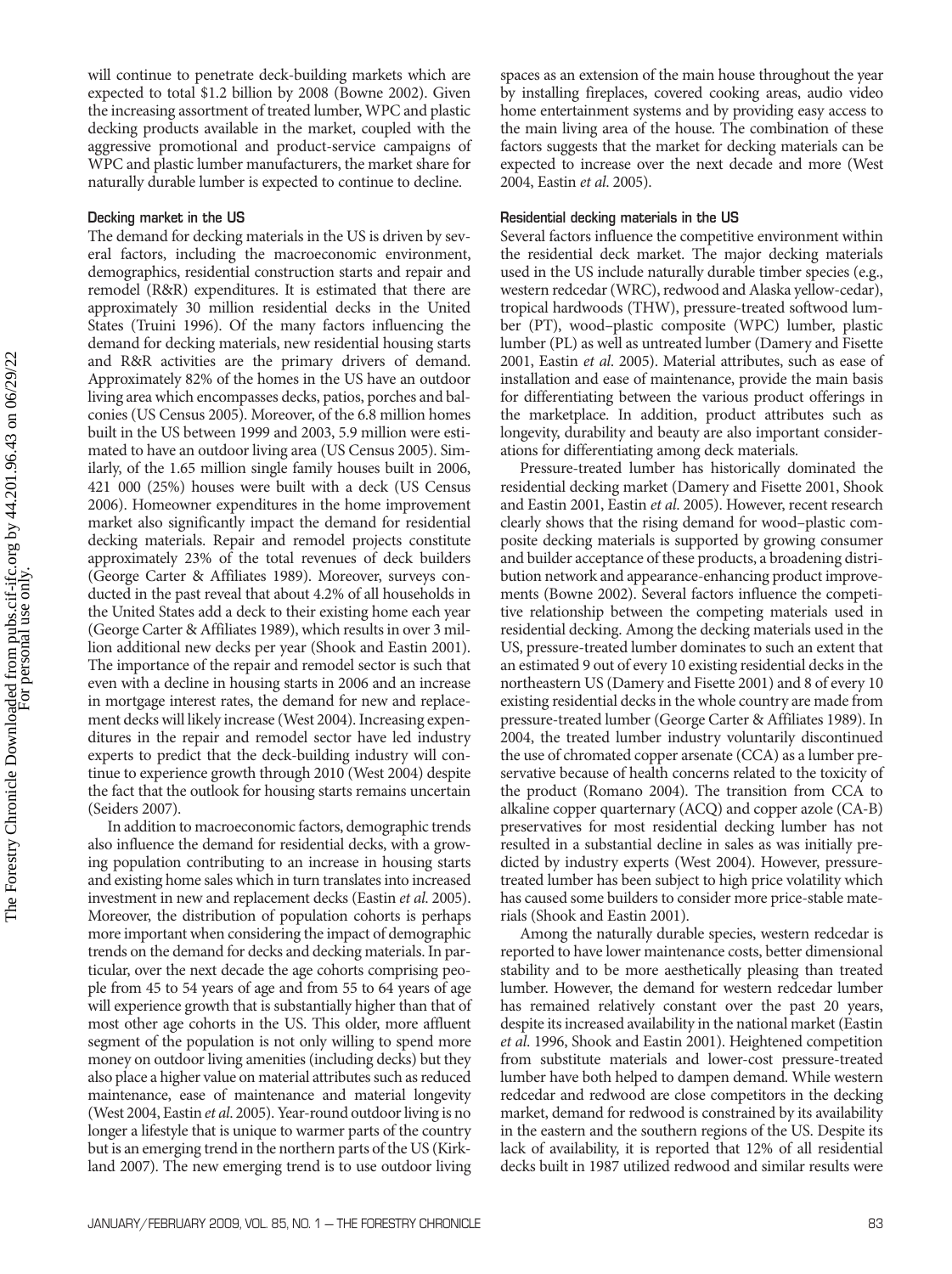obtained by a more recent study that found that 11.1% of all decking materials used during 1997–1998 was redwood (Shook and Eastin 2001). The National Association of Home Builders (NAHB) builder practices survey found that in 2005 redwood registered a market share of just 4.6% (NAHB Research Center 2006). In response to the lack of availability of domestic naturally durable lumber, the usage of tropical hardwoods (THW) as a decking material has gained popularity in the US over last 15 years. Most of the THW lumber imported into the US comes from Brazil, Peru and Malaysia (Duery and Vlosky 2006). With the increased supply of THW lumber and a favourable market perception, THW lumber has been steadily gaining market share in the US decking market. Finally, the use of untreated lumber as a decking material (excluding naturally durable species) is very small. The market share of untreated lumber was estimated to be just 2.6% in 1998 (Shook and Eastin 2001).

Recent studies have shown that WPC lumber is rapidly gaining market acceptance (Palmer 2004) to the extent that the WPC industry in North America experienced a 4-fold growth in demand between 1997 and 2000 (Li and Wolcott 2005). WPC meets consumer desire for a low-maintenance, durable product that avoids the use of wood preservatives (Palmer 2004). WPCs tend to be more resistant to moisture absorbtion and are thus more dimensionally stable than solid wood lumber (Wang and Morrell 2005). WPCs are competitively priced with upscale decking material choices such as WRC and redwood while offering the promise of low maintenance and increased durability. WPCs are primarily used for deck surfaces while deck substructures predominantly utilize pressure-treated lumber for columns and joists (Carey and Carey 2005). Plastic decking lumber, including vinyl and polyethylene (both high and low density), is also steadily gaining acceptance among professional deck builders. Vinyl is the more popular variety of plastic decking material, followed by polyethylene and other plastic-based products (e.g., plastic membrane and polypropylene). NAHB's recent builder survey found that the market share of plastic lumber for decking applications increased from 1.3% in 2000 to 3.7% in 2005 (NAHB Research Center 2006) and is forecast to grow at a steady rate through 2010.

# **Study Objectives**

The deck-building industry is experiencing a period of rapid growth and dramatic change with respect to the types of materials available to build decks. With the dynamic nature of the industry and the technological improvements in the decking products available in the market, it is important for softwood lumber manufacturers to understand material usage patterns and the factors that influence material specification within the deck-building industry. In this research, we consider the residential construction application of 8 nationally available deck-building materials: (i) Alaska yellow-cedar, (ii) western redcedar, (iii) redwood, (iv) treated lumber, (v) untreated lumber, (vi) wood–plastic composites, (vii) tropical hardwoods and (viii) plastic lumber. In this paper we analyze and discuss the following aspects of material use within the US decking industry:

- The current usage of decking materials by homebuilders in new residential construction,
- The current usage of decking materials by deck builders in new, repair and replacement decks,
- Trends in the usage of decking materials during 2003–2004,
- Current material use in different decking end-use applications: substructures, deck surfaces and accessories,
- The importance of various decking material attributes in the purchase decision made by deck builders, and
- A comparative assessment of the different decking materials relative to a common set of material attributes.

# **Survey Methodology**

A survey was used to supplement the secondary data obtained through the literature review and to provide primary data on the decking markets. Two distinct populations were surveyed: residential home builders and deck builders. Based on the time constraints for the project and ensuring the adherence to developing a proper sampling frame, 2 different sample frames and survey methods were adopted for gathering information from these 2 distinct populations.

For the home builders, a telephone survey was determined to be the most efficient way to collect data. The geographic focus of the survey was the US, with an equal number of respondents from both the eastern and western US (as divided by the Mississippi river). A systematic random sampling was undertaken in order to ensure a proper representation of respondents from all the states. The sample frame for the target population was obtained from InfoUSA through a systematic random sampling based on the home builder Standard Industrial Classification (SIC) code. The sampling was done by making the sample size for each state proportional to the ratio of housing starts for that particular state relative to total US housing starts. The total survey sample size was established at 205 respondents. Telephone surveys were conducted and responses were marked on the survey sheet by the interviewer along with relevant comments made by the respondents.

A different survey methodology was adopted for collecting information from the deck builders. Survey questionnaires were distributed as an insert in the May–June 2004 issue of Professional Deck Builder magazine. The objective of the research project was introduced on the cover page of the survey along with a request from the Editor of the magazine (in the editorial section) to complete and return the survey. The information requested in the survey was similar to that for the home builder survey, although the structure of the questions was modified slightly to suit the different survey instrument. The sampling frame was decided by the circulation of the magazine. The magazine has 15 000 subscribers who are evenly distributed across the US and the target audience of the magazine is professional deck builders. Surveys were included in half of the magazines mailed out due to budgetary constraints. An e-mail reminder was sent by the Editor of the magazine reminding subscribers to complete and return the survey approximately one month following the publication of the magazine.

Both survey instruments were pre-tested to ensure the comprehensiveness, clarity and ease of use of the survey instruments. The pre-test group consisted of a mix of individuals with varied knowledge of the decking industry. Participants in the pre-test group consisted of industry experts in the forest products and residential construction industries as well as individuals who were unfamiliar with both the residential construction market and substitute decking materials. The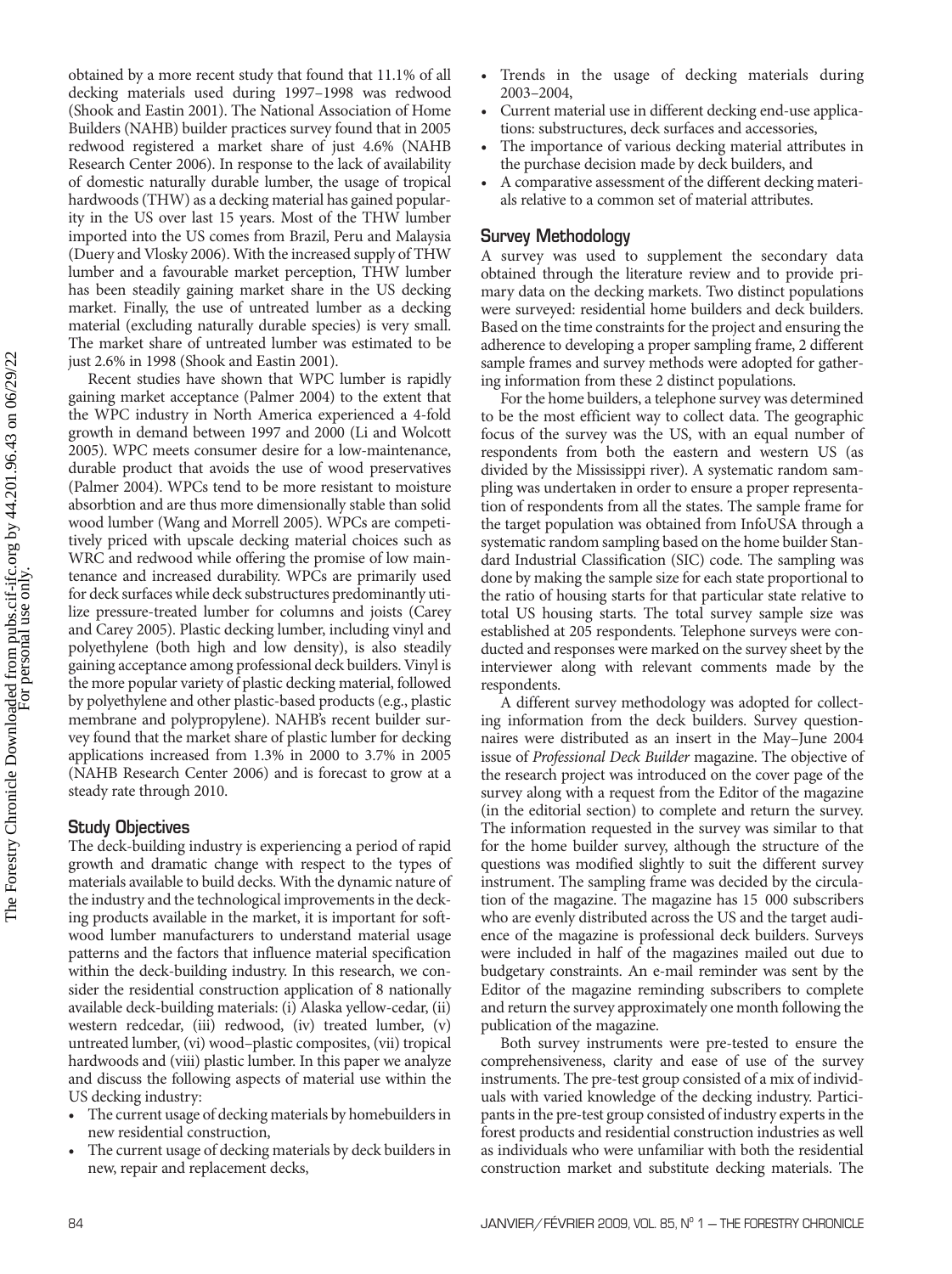survey instruments were revised based on comments and suggestions received from the pre-test participants to improve the clarity and comprehensives of the surveys.

The surveys collected basic demographic information regarding the respondent's location, geographical area of operation, yearly sales and nature of operations. The survey also inquired about decking material usage (and change) and practices in great detail. All respondents were asked to indicate the percentage of material use in deck substructures, surfaces and accessories in the past year. A section of the survey covered the attitudinal aspects and the perceived importance of the specific product attributes that influence the usage and adoption of various decking materials.

# **Survey Results and Discussion**

A total of 156 professional deck builders and 212 home builders participated in the survey, resulting in a total sample size of 368 respondents, representing all 50 states. In order to capture the national variability in decking practices, the survey included respondents from the eastern states (east of the Mississippi River) and the western states (west of the Mississippi River) equitably. The number of respondents from the eastern states was 188 (100 home builders and 88 deck builders) and from the western states was 180 (112 home builders and 68 deck builders). In order to address the varied deck-building practices of the western states, respondents from the western states were further segmented into 2 geographical regions, "west coast states" consisting of Washington, Oregon an prised of the remaining western states.

## **Demographic information**

The 2003 annual sales revenue reported by the home builders and deck builders are significantly different, primarily as a result of their different scale of operations. The median sales revenue for the home builders was \$1.9 million, whereas the median sales revenue of the deck builders was \$475 000. Moreover, 18.5% of the homebuilders reported annual sales revenue in excess of \$5 million, whereas only 11.7% of the deck builders reported their income to be over \$5 million. Demographic information for the deck builders and home builders, segmented by region, is presented in Tables 1 and 2. The summary information for the home builder and deck builders correspond to the specific nature of activities each of

| $\frac{1}{100}$ west coust states consisting of mashing | $\cdots$ |
|---------------------------------------------------------|----------|
| d California and "interior west states" com-            | on ave   |
| maining western states-                                 | contra   |

these groups undertakes. Moreover, the deck builders were asked specific decking-related questions (e.g. the cost distribution across the deck structure, surface and accessories) as they were more conversant with decking applications than were home builders.

The results from the home builder survey reveal some differences and similarities based on geographic location (Table 1). The results reveal that a significantly higher number of spec homes were built by homebuilders on the west coast as compared to the rest of the country. However, the number of custom homes built by homebuilders on the west coast was just half of the national average. The percentage of spec homes built with decks by homebuilders in the eastern US was much higher (63%) compared to the west coast (52%) and interior west (40%). The percentage of custom homes built with decks, however, was similar across all regions of the US, averaging over 70%. While the size of the decks built for spec homes was about the same across all 3 regions, decks built for custom homes on the west coast were almost twice the size of those built in the eastern US.

The total overall cost of decks built on the west coast (both spec and custom) was significantly higher than for decks that were built in the interior west and the eastern US. The average construction cost of spec and custom decks was substantially higher on the west coast as compared to the rest of the country, although the average unit cost for spec decks and custom decks was not found to be significantly different across the 3 regions. Finally, the survey results revealed that, rage, 46% of the decks built on new homes were subcted out by home builders. This trend was higher in the eastern US, where more than 50% of new decks were subcontracted out. This suggests that the role of professional deck builders in the total decking market (both the new and R&R sectors) is more prominent than previously thought.

Results obtained from the deck builders' survey clearly show substantial differences in deck characteristics based on geographic location (Table 2). For example, deck builders in the eastern US built more than twice as many decks as deck builders in the interior west and 3 times as many as on the west coast. In addition, the average deck size was significantly higher in the west, although the average construction cost in the interior west was substantially lower compared to the eastern US or the west coast. As a result, there was significant variation in unit construction costs in each region. Unit con-

|                                                 | East                  | <b>Interior West</b> | <b>West Coast</b>  | <b>Overall US</b>     |
|-------------------------------------------------|-----------------------|----------------------|--------------------|-----------------------|
| Average Number of Spec Homes Built              | 18.7                  | 40.5                 | 63.5               | 35.5                  |
| Average Number of Custom Homes Built            | 12.9                  | 16.8                 | 5.3                | 12.2                  |
| Spec Home w/Deck                                | 63.0%                 | 39.6%                | 51.7%              | 54.5%                 |
| Custom Home w/Deck                              | 75.9%                 | 71.0%                | 71.8%              | 73.5%                 |
| Size of Spec Deck                               | 345.9 ft <sup>2</sup> | 383.2 $ft2$          | $362 \text{ ft}^2$ | 361.2 ft <sup>2</sup> |
| Size of Custom Deck                             | $375.1 \text{ ft}^2$  | 486.3 $ft2$          | 743 $ft^2$         | 490.8 $ft^2$          |
| Average Cost of Spec Deck                       | \$3,267               | \$3,288              | \$6,582            | \$3900.2              |
| Average Cost of Custom Deck                     | \$4,737               | \$6,166              | \$8,675            | \$5984.0              |
| Average construction cost/sq. ft. (Spec Deck)   | \$13.8                | \$16.8               | \$19.8             | \$15.8                |
| Average construction cost/sq. ft. (Custom Deck) | \$14.9                | \$15.6               | \$18.2             | \$15.8                |
| Percent Decks Subbed Out                        | 51.2%                 | 42.4%                | 39.0%              | 45.8%                 |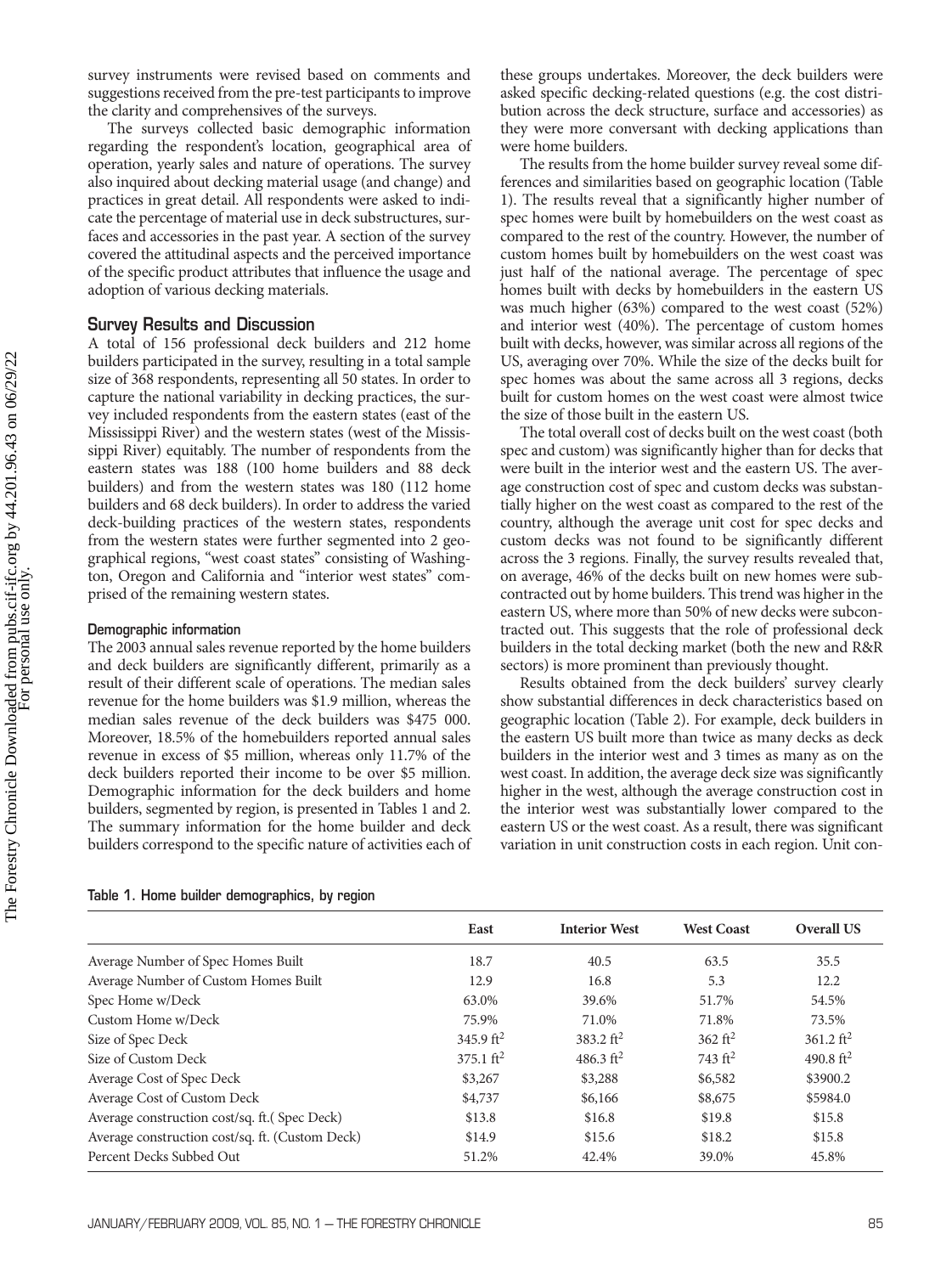#### **Table 2. Deck builder demographics, by region**

|                                                                                      | East                                                            | <b>Interior West</b>                                         | <b>West Coast</b>                                               | Overall US                                                      |  |
|--------------------------------------------------------------------------------------|-----------------------------------------------------------------|--------------------------------------------------------------|-----------------------------------------------------------------|-----------------------------------------------------------------|--|
| Ave. deck size                                                                       | 395 $ft^2$                                                      | 553 $ft^2$                                                   | $513 \text{ ft}^2$                                              | 455.8 ft <sup>2</sup>                                           |  |
| Ave. Number of decks built                                                           | 126                                                             | 65                                                           | 42                                                              | 93                                                              |  |
| Ave. construction cost                                                               | \$5851                                                          | \$4524                                                       | \$8019                                                          | \$6160                                                          |  |
| Ave. construction cost/sq. ft.<br>Deck structure<br>Deck surface<br>Deck accessories | \$14.8<br>34.2% (\$2,001)<br>43.9% (\$2,569)<br>21.9% (\$1,281) | \$8.2<br>35.0% (\$1,583)<br>47.4% (\$2,144)<br>17.6% (\$796) | \$15.6<br>31.7% (\$2,542)<br>46.6% (\$3,737)<br>21.7% (\$1,740) | \$13.5<br>34.2% (\$2,094)<br>45.1% (\$2,772)<br>21.2% (\$1,294) |  |
| Decks on existing home                                                               | 41.6%                                                           | 43.7%                                                        | 42.4%                                                           | 42.2%                                                           |  |
| Decks built on new home                                                              | 30.5%                                                           | 25.5%                                                        | 11.9%                                                           | 25.2%                                                           |  |
| Repair/replacement decks                                                             | 27.9%                                                           | 27.0%                                                        | 45.7%                                                           | 31.9%                                                           |  |

struction costs in the eastern US were \$14.81 per square foot versus \$8.18 in the interior west and \$15.63 on the west coast. The survey data further reveals that approximately 45% of the total deck-building costs (all inclusive) were for deck surfaces, 34% for the deck sub-structure and 21% for the deck accessories (e.g., stairs, railings, seating amenities and storage/ planting boxes). Finally, deck builders on the west coast primarily target new deck construction on both new and existing homes with relatively little focus on the repair/replacement sector. In contrast, deck builders in the east and interior west have a more balanced mix of deck-building projects comprising of decks built on existing homes, decks built on new homes and repair and replacement of decks.

Not surprisingly, the survey data also shows that deck builders, on average, build more decks than do home builders. On average, home builders reported that they actually built approximately 17 decks annually (after subtracting out those decks that they subcontracted to deck builders). Deck builders, in contrast, reported that they built more than 90 decks annually. In addition, the per unit cost of decks built by home builders was significantly higher in the western US compared to the decks built by deck builders. The average unit cost of decks built by deck builders in the interior west (\$8.20/sq.ft.) is almost half of the unit cost of decks built by home builders in the same region. It should also be noted that more than 70% of the revenue generated by deck builders was from building new decks on existing houses as well as repair and remodelling of decks, indicating that deck builders are much less vulnerable to downturns in the housing market, which have a much greater impact on home builders.

#### **Material use changes**

One objective of this research was to assess how the use of decking materials is changing over time. To evaluate this, respondents were asked to indicate how their use of 8 decking materials has changed over the last 2 years (Table 3). The overall survey results indicate that the use of western redcedar, redwood and treated lumber has declined substantially while WPC, tropical hardwood and plastic lumber use has increased, although it is useful to note that more than 2/3 of the respondents reported that they have never used THW or plastic lumber. Treated lumber is the most commonly used decking material, with more than 93% of the respondents reporting that they have used treated lumber. Interestingly, the percentage of respondents who reported that their usage of treated lumber has declined was matched by the percent-

#### **Table 3. Changing material use in the deck-building market**

|                             | <b>Increased</b> | Remained<br>the same | <b>Decreased</b> | <b>Never</b><br><b>Used</b> |
|-----------------------------|------------------|----------------------|------------------|-----------------------------|
| Total Sample ( $N = 368$ )  |                  |                      |                  |                             |
| Alaska Yellow-cedar         | 0.8              | 3.1                  | 4.8              | 91.2                        |
| Western Redcedar            | 8.1              | 28.2                 | 25.4             | 38.3                        |
| Redwood                     | 4.6              | 20.3                 | 22.0             | 53.1                        |
| <b>Treated Lumber</b>       | 22.1             | 50.8                 | 20.4             | 6.7                         |
| Untreated Lumber            | 3.6              | 16.2                 | 9.6              | 70.7                        |
| Wood-Plastic Composite      | 57.9             | 15.2                 | 2.8              | 24.2                        |
| Tropical Hardwood           | 11.7             | 13.4                 | 5.2              | 69.7                        |
| Plastic                     | 15.7             | 7.1                  | 3.3              | 74.0                        |
| Home Builders ( $N = 212$ ) |                  |                      |                  |                             |
| Alaska Yellow-cedar         | 0.0              | 1.4                  | 3.3              | 93.4                        |
| Western Redcedar            | 5.2              | 28.3                 | 17.5             | 46.2                        |
| Redwood                     | 3.8              | 22.2                 | 16.0             | 55.7                        |
| <b>Treated Lumber</b>       | 23.1             | 59.4                 | 9.0              | 7.1                         |
| Untreated Lumber            | 2.8              | 12.3                 | 7.1              | 67.5                        |
| Wood-Plastic Composite      | 40.1             | 20.3                 | 2.8              | 33.0                        |
| Tropical Hardwood           | 1.9              | 7.1                  | 2.4              | 81.1                        |
| Plastic                     | 6.6              | 3.8                  | 0.5              | 80.7                        |
| Deck Builders ( $N = 156$ ) |                  |                      |                  |                             |
| Alaska Yellow-cedar         | 2.1              | 5.5                  | 6.9              | 85.5                        |
| Western Redcedar            | 11.8             | 27.0                 | 35.5             | 25.7                        |
| Redwood                     | 5.6              | 16.8                 | 30.1             | 47.6                        |
| <b>Treated Lumber</b>       | 20.1             | 37.6                 | 36.2             | 6.0                         |
| Untreated Lumber            | 4.2              | 19.4                 | 11.8             | 64.6                        |
| Wood-Plastic Composite      | 79.6             | 7.2                  | 2.6              | 10.5                        |
| Tropical Hardwood           | 24.5             | 21.1                 | 8.8              | 45.6                        |
| Plastic                     | 27.1             | 11.1                 | 6.9              | 54.9                        |

age of respondents who reported an increase in their usage of treated lumber, suggesting that treated lumber maintained its market share over the period 2003–2004.

Among home builders, both treated lumber and wood–plastic composite lumber recorded large increases in usage. In contrast, WRC and RW recorded large declines in usage. More than 2/3 of home builders indicated that they have never used AYC, untreated lumber, THW or plastic lumber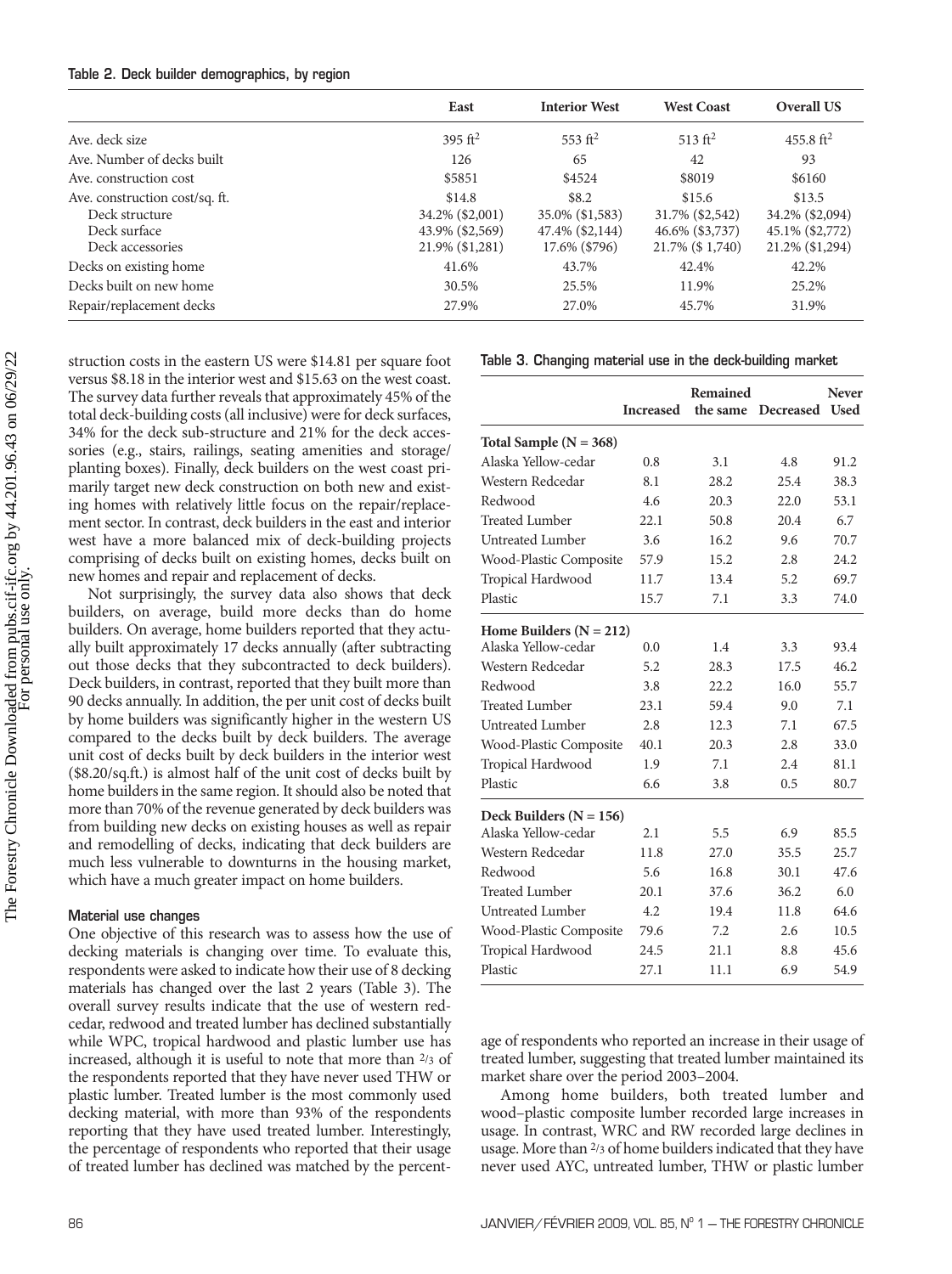while almost half reported that they have never used WRC or RW. The data suggest that home builders have been reducing their use of naturally durable wood species in favour of treated lumber and WPC. While only 20% of home builders reported using plastic lumber, almost 95% of those who had used it reported that their use was either increasing or remaining the same, suggesting that they were satisfied with the performance of plastic lumber. While home builders appear to favour a limited selection of decking products (primarily treated lumber and WPC), the survey data suggest that deck builders use a much broader array of decking products. For example, the percentage of deck builders who reported to have never used each of the decking materials included in the survey was substantially lower than that observed within the home builder sector. Deck builders registered their largest increases in material use for WPC, plastic lumber and THW. Interestingly, while 20% of deck builders reported increasing their use of treated lumber, almost twice as many (36.2%) indicated that their use had declined. The data suggest that many deck builders are reducing their use of WRC, RW and treated lumber in favour of WPC, tropical hardwoods and plastic lumber.

## **Material use in decking end-use applications**

Understanding the differences in material usage within the 3 primary decking end-use applications was another objective of this study. The survey data shows that treated lumber is the dominant material used in deck substructures with an overall market share of 81.2% (Table 4). Approximately <sup>3</sup>/4 of the decks built by home builders used treated lumber for the substructure while the remaining materials used were distributed fairly evenly between RW, untreated lumber and WPC. Material use by deck builders for deck substructures was dominated by treated lumber with a market share of over 90%. Treated lumber and WPC each represented about 1/3 of the deck surface market while WRC and RW together comprised another 22%. Treated lumber had a 34% share of the accessories market while WRC and RW together represented another 30% followed by WPC with 22% of the overall market.

An analysis of the material usage data indicates some important differences between home builders and deck builders in their use of different decking materials within the different end-use applications (Table 4). The data shows that whereas deck builders almost exclusively used treated lumber for deck substructures, home builders were more likely to use naturally durable wood species as well as WPC lumber in this application. Given the fact that few WPC products are manufactured in cross-sectional sizes that would be appropriate for support beams or primary posts (and few WPC manufacturers recommend the use of their products in these applications), it is likely that home builders are beginning to use WPC lumber as joists and perhaps intermediate support posts. Interestingly, deck builders, who might be assumed to be more knowledgeable of deck construction details and material specification, used virtually no WPC lumber in building deck substructures. This difference suggests that either home builders are ahead of the curve in terms of using WPC as a structural material in deck substructures or else they may be incorrectly specifying WPC for an application where its use is not intended. The survey data further reveal that deck builders used a substantially higher proportion of

**Table 4. Material use in different end-use applications in deckbuilding in 2003**

| <b>Total Sample</b>     | Substructure<br>(%) | Surface<br>(%) | <b>Accessories</b><br>(%) |
|-------------------------|---------------------|----------------|---------------------------|
| Alaska Yellow-cedar     | $0.4^{\circ}$       | 0.5            | 0.4                       |
| Western Redcedar        | 2.3                 | 12.2           | 17.4                      |
| Redwood                 | 3.1                 | 9.6            | 11.5                      |
| Treated Lumber          | 81.2                | 34.3           | 34.0                      |
| Untreated Lumber        | 5.9                 | 0.8            | 2.3                       |
| Wood-Plastic Composite  | 4.5                 | 32.7           | 21.6                      |
| Tropical Hardwood       | 0.3                 | 3.2            | 2.4                       |
| Plastic                 | 0.1                 | 2.1            | 2.8                       |
| Other                   | 2.2                 | 4.3            | 7.2                       |
| <b>Home Builders</b>    |                     |                |                           |
| Alaska Yellow-cedar     | 0.7                 | 0.2            | 0.1                       |
| Western Redcedar        | 3.4                 | 13.1           | 17.4                      |
| Redwood                 | 5.3                 | 12.5           | 14.3                      |
| Treated Lumber          | 74.3                | 38.4           | 37.5                      |
| <b>Untreated Lumber</b> | 5.8                 | 0.2            | 2.6                       |
| Wood-Plastic Composite  | 7.1                 | 27.9           | 17.2                      |
| Tropical Hardwood       | 0.0                 | 1.4            | 1.2                       |
| Plastic                 | 0.2                 | 0.6            | 1.6                       |
| Other                   | 3.2                 | 4.9            | 8.1                       |
| <b>Deck Builders</b>    |                     |                |                           |
| Alaska Yellow-cedar     | 0.0                 | 0.9            | 0.9                       |
| Western Redcedar        | 0.7                 | 10.8           | 17.5                      |
| Redwood                 | 0.0                 | 5.3            | 6.6                       |
| <b>Treated Lumber</b>   | 91.2                | 28.3           | 27.8                      |
| <b>Untreated Lumber</b> | 6.0                 | 1.5            | 1.8                       |
| Wood-Plastic Composite  | 0.6                 | 39.6           | 29.5                      |
| Tropical Hardwood       | 0.7                 | 5.8            | 4.4                       |
| Plastic                 | 0.0                 | 4.2            | 4.8                       |
| Other                   | 0.8                 | 3.5            | 5.6                       |

WPC for both deck surfaces and accessories than did home builders. In contrast, home builders tended to specify treated lumber, western redcedar and redwood more often than deck builders in these applications. Deck builders also appear to have specified plastic decking and THW more often than home builders.

#### **Attribute importance in material specification**

The importance ratings reported by deck builders and home builders for different material attributes is useful in understanding the relationship between material attributes and their influence on the material specification process. They also provide insight for understanding how specific material attributes might be effective in differentiating between competing products. Survey respondents were asked to rate the importance of a set of material attributes on their specification of decking materials using a Likert-like scale ranging from 1 to 7 (where an importance rating of 1 meant that the material attribute was not important at all and an importance rating of 7 meant that the attribute was very important). The attributes rated as most important in the specification of decking materials were long life (durability), material quality, beauty and availability (Table 5). Among the remaining attributes, natural decay resistance, ease of maintenance and price stability were also rated to be moderately important. It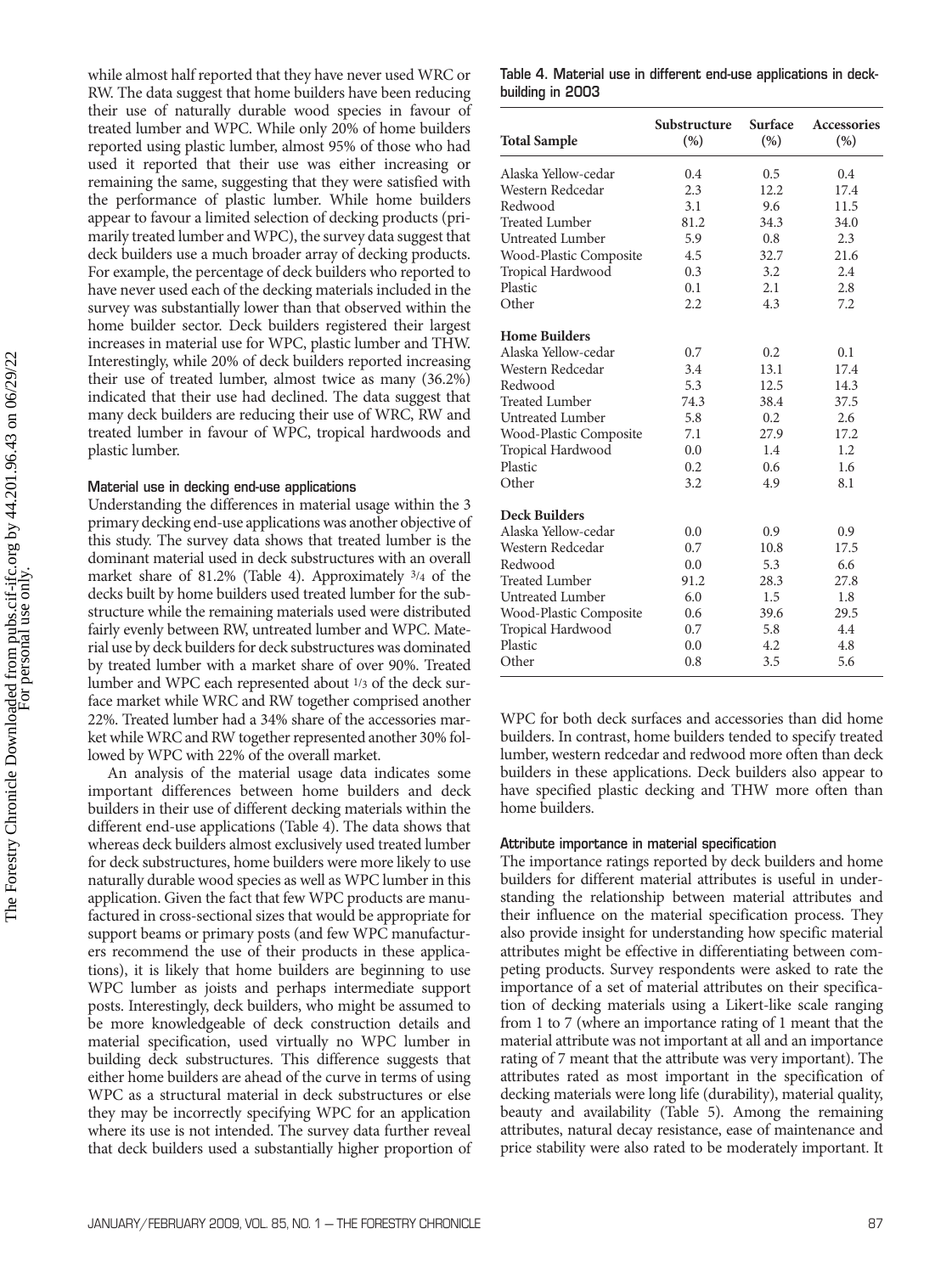**Table 5. Importance ratings for material attributes of decking materials**

|                                |                                     | Composite Scores <sup>a</sup> |                                  |                   |  |  |
|--------------------------------|-------------------------------------|-------------------------------|----------------------------------|-------------------|--|--|
| Impor-<br>tance<br><b>Rank</b> | <b>Material</b><br><b>Attribute</b> | Total                         | Home<br>Sample Builders Builders | Deck              |  |  |
| 1 <sup>st</sup>                | Long Life                           | 6.28                          | 6.23                             | 6.35              |  |  |
| 2 <sub>nd</sub>                | <b>Consistent Material Quality</b>  | 6.23                          | 6.28                             | 6.17              |  |  |
| 3rd                            | Beautiful and Aesthetically         | 6.14                          | 6.02                             | 6.29              |  |  |
|                                | Pleasing                            |                               |                                  |                   |  |  |
| 4 <sup>th</sup>                | Availability                        | 6.07                          | 6.29 <sup>b</sup>                | 5.76 <sup>b</sup> |  |  |
| 5th                            | Naturally Decay Resistant           | 5.87                          | 5.99                             | 5.71              |  |  |
| 6 <sup>th</sup>                | Ease of Maintenance                 | 5.69                          | 5.69                             | 5.68              |  |  |
| 7 <sup>th</sup>                | Price Stability                     | 5.67                          | 5.91 <sup>b</sup>                | 5.34 <sup>b</sup> |  |  |
| gth                            | High Workability/Ease of Use        | 5.41                          | 5.49                             | 5.30              |  |  |
| qth                            | <b>High Strength Properties</b>     | 5.27                          | 5.41                             | 5.08              |  |  |
| 10 <sup>th</sup>               | Resistance to Splintering           | 5.16                          | 4.81 <sup>b</sup>                | 5.63 <sup>b</sup> |  |  |
| 11 <sup>th</sup>               | Low Material Cost                   | 5.09                          | 5.53 <sup>b</sup>                | 4.49 <sup>b</sup> |  |  |
| 12 <sup>th</sup>               | Little Product Waste                | 5.06                          | $5.25^{b}$                       | 4.80 <sup>b</sup> |  |  |
| 13 <sup>th</sup>               | Low Heat Retention in Service       | 4.01                          | $3.66^{b}$                       | 4.50 <sup>b</sup> |  |  |

<sup>a</sup>Composite scores are calculated by using the attribute importance ratings from a 7-point Likert-type scale

bStatistically significant differences (95%)in the ratings between the homebuilders and deckbuilders

should be noted that while price stability was rated to be moderately important, the actual price of the decking material was rated to be substantially less important. The 4 highest material attributes for both home builders and deck builders were the same with one big difference: the most important attribute (and rated significantly higher) for home builders was product availability whereas this attribute was only the fourth most important product attribute for deck builders. Another important difference between these groups was that low material cost was given the lowest importance by deck builders while it was rated as being significantly more important by home builders. These results show that deck builders view price and availability to be significantly less important in the specification of decking materials than homebuilders. Further, this suggests that the customers of deck builders are less price-sensitive, preferring high quality, durability and ease of maintenance over low price.

The 3 most import decking material attributes—long life, consistent material quality and aesthetic appeal—were consistent across both deck builders and home builders. However, product availability, price stability, low material cost and minimal product waste were all rated as playing a significantly more important role in the material specification decision for home builders than for deck builders. This suggests that homebuilders, all things being equal, tend to give preference to decking materials that are readily available with low cost and stable pricing as compared to deck builders.

#### **Perceptions of relative material attributes**

Respondents were also asked to indicate the degree to which they perceived that the different decking materials possessed each of the material attributes, using a Likert-like scale where a rating of 1 meant that they perceived that the material did not possess the attribute at all and a rating of 7 meant that they perceived that the material possessed the attribute to a high degree. In discussing the results presented in Table 6, we will first compare the mean score that each of the decking materials received for each attribute (e.g., the mean score for WRC on the long life attribute was 4.46) and compare them to the scores received by the other decking materials as well as to the mean score calculated for each attribute (e.g., the mean score for the long life attribute was 5.02). In addition, we will compare the aggregate attribute score for each decking material, which was calculated by summing up the average score that each decking material received for each attribute (e.g., the aggregate attribute score for WRC was 28.96).

With respect to the individual attributes, WPC lumber received a substantially higher score on the long life attribute than any other product. Other decking materials that received scores above the mean score (5.02) included (in decreasing order): THW, treated lumber, plastic lumber, redwood and WRC. Only 2 products (AYC and untreated lumber) scored below the average attribute score. In terms of beauty, redwood wasthe highest-rated product with a rating of 6.10, which was substantially higher than the scores received by the other decking materials. Other decking materials that scored above the mean included: THW, WRC, WPC and AYC. The only products to score below the mean were plastic lumber, treated lumber and untreated lumber. WPC was widely perceived to be the easiest decking material to maintain, receiving a substantially higher rating than all of the other decking materials. Plastic lumber, THW and redwood were the only other materials to score above the mean while treated lumber, WRC, AYC and untreated lumber all scored below the mean. Treated lumber, WPC and untreated lumber were all consid-

| <b>Material Attribute</b> | <b>AYC</b> | <b>WRC</b> | <b>RW</b> | <b>Treated</b><br>Lumber | <b>Untreated</b><br>Lumber | <b>WPC</b> | <b>THW</b> | PL   | Mean<br><b>Score</b> |
|---------------------------|------------|------------|-----------|--------------------------|----------------------------|------------|------------|------|----------------------|
|                           |            |            |           |                          |                            |            |            |      |                      |
| Long Life                 | 4.46       | 5.17       | 5.44      | 5.53                     | 2.30                       | 6.19       | 5.55       | 5.52 | 5.02                 |
| Beauty                    | 5.06       | 5.85       | 6.10      | 4.05                     | 3.01                       | 5.33       | 5.88       | 4.34 | 4.95                 |
| Ease of Maintenance       | 4.08       | 4.50       | 4.72      | 4.58                     | 2.37                       | 6.24       | 4.90       | 5.72 | 4.64                 |
| Availability              | 2.67       | 5.30       | 4.84      | 6.56                     | 6.24                       | 6.37       | 4.70       | 5.30 | 5.25                 |
| High Strength             | 4.45       | 5.00       | 5.15      | 5.97                     | 4.88                       | 4.87       | 5.93       | 4.35 | 5.08                 |
| Low Cost                  | 3.45       | 4.12       | 3.69      | 5.32                     | 5.07                       | 3.94       | 3.55       | 3.93 | 4.13                 |
| Natural Decay Resistance  | 4.79       | 5.17       | 5.42      | 5.62                     | 1.93                       | 6.42       | 5.60       | 6.34 | 5.16                 |
| Aggregate Attribute Score | 28.96      | 35.11      | 35.36     | 37.63                    | 25.80                      | 39.36      | 36.11      | 35.5 | 34.23                |

Table 6. Composite scores<sup>a</sup> of decking materials with respect to specific material attributes

a Composite scores are calculated by using the attribute importance ratings from a 7-point Likert-type scale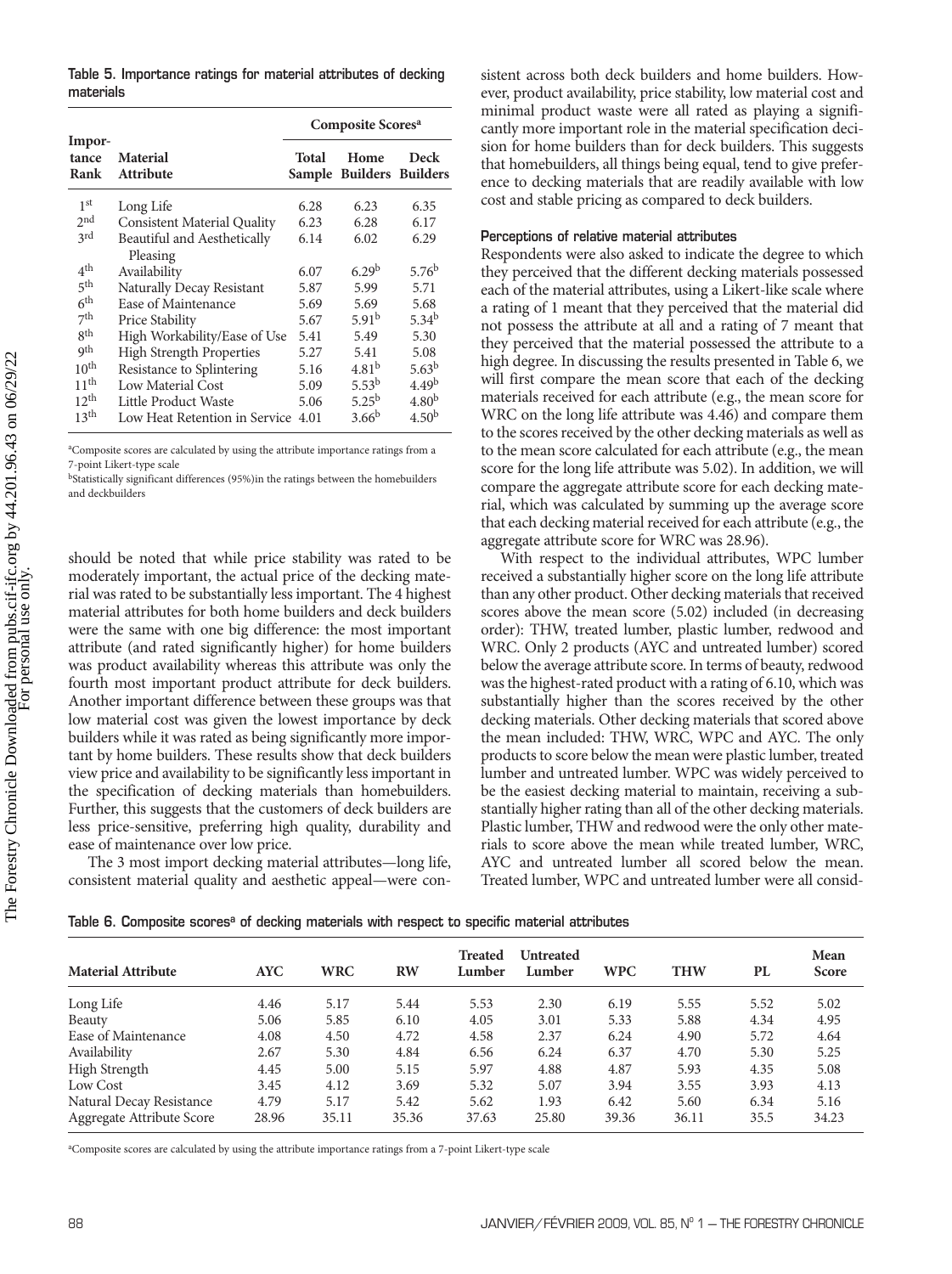ered to be widely available while WRC and plastic lumber also scored above the mean. The materials considered to have the highest mechanical strength were treated lumber, THW and redwood. All other materials scored below the mean in terms of strength. Respondents indicated that the lowest-cost decking materials were treated and untreated lumber while WRC received the mean score. All other decking materials received scores below the mean. The materials perceived to have the highest level of natural decay resistance were WPC and plastic lumber, which received scores that were substantially higher than the other decking materials. Other materials whose scores were above the mean included treated lumber, THW, redwood and WRC.

To consider the extent to which each of the decking materials incorporate the various material attributes, we can total the individual attribute scores received by each decking material to obtain an aggregate attribute score (bottom row of Table 6). Based on the composite attribute score, the highest-rated decking material was WPC with an aggregate attribute score of 39.36. WPC received the highest attribute ratings for long life, ease of maintenance and natural decay resistance. In addition, WPC received the second-highest rating for availability and the fourth-highest score for beauty and low cost. The second rated decking material was treated lumber with an aggregate attribute score of 37.63. Treated lumber received the highest attribute score for availability, high strength and low cost. In addition, it received the third-highest score in long life and natural decay resistance and the fourth-highest score for ease of maintenance. The decking material with the third-highest aggregate attribute score (36.11) was THW which received the second-highest scores in long life, beauty and high strength, the third-highest score in ease of maintenance and the fourth-highest score in natural decay resistance.

## **Conclusions**

This research indicates that home builders play a relatively less important role in the US decking market relative to professional deck builders. Almost half of the decks built on new homes are subcontracted out to deck builders. However, only a quarter of the revenue earned by deck builders is derived from decks built on new homes, whereas their remaining revenues are derived from new decks built on existing homes as well as from repair and remodelling of decks on existing homes.

Among all the decking materials used, WPC seems to be favoured by both deck builders and home builders. About 80% of the surveyed deck builders and 40% of the surveyed home builders reported that they have increased their usage of WPC. The results also reveal that both deck builders and home builders have reported an increase in the usage of plastic lumber. However, while deck builders reported a net increase in the usage of THW lumber, few home builders reported having any experience in using THW. Treated lumber, which is clearly the current leader in the decking market, seems to have been able to maintain its market share. The domestic naturally durable species, AYC, WRC and RW, registered a net decrease in usage both by deck builders and homebuilders.

Significant differences exist in the usage of the various decking materials between homebuilders and deck builders. Home builders tend to favour using a limited number of decking materials, with treated lumber and WPC being their

decking materials of choice. In contrast, deck builders are more diversified in their choice of decking materials. However, the overall trend among deck builders and home builders appears to be reducing their use of naturally durable species (i.e., WRC, AYC and redwood) in favour of WPC and plastic lumber. The survey data on material usage in specific decking end-use applications found that both home builders and deck builders primarily use treated lumber for building decking substructures. Treated lumber represents about 40% of the deck surface market with WPC having a 28% market share and WRC and redwood each having a 13% market share. Treated lumber also has the dominant market share in deck accessories with a 38% market share followed by WRC, redwood and WPC, each with a market share ranging between 14% and 17%.

While identifying the importance of various materials attributes in specifying the decking materials, some similarities were observed between the responses of deck builders and homebuilders. Longevity, beauty, consistent material quality and availability of decking materials were rated as being the most important product attributes by both deck builders and homebuilders. The major dissimilarity between homebuilders and deck builders was the importance of low price. Low price was found to be of least importance to deck builders, whereas homebuilders rated low material price to be of much higher importance.

Finally, the study provides clear indication that innovative and engineered decking materials (such as WPC and plastic lumber) are steadily gaining acceptance with home builders and deck builders and that they are gaining market share primarily at the expense of WRC and redwood lumber. While these naturally durable species still retain a niche market, particularly in the decking surface and accessory segments of the market, it is clear that the manufacturers of these products must do a better job of communicating their competitive advantage in terms of natural decay resistance, longevity and availability within regional markets. This will be particularly important as the baby boomers continue to emphasize lowmaintenance products that combine long life and beauty for their decking and outdoor lifestyle projects.

#### **References**

**Bowne, T.R., R.L. Margulies and E.A. Toto. 2002.** Wood & Competitive Decking, Industry Study. Freedonia Group Inc., Cleveland, OH. 247 p.

**Carey, J. and M. Carey. 2005.** Composite Decking Offers Many Benefits. The Augusta Chronicle, Sep 18: E.04 ALL Edition.

**Carroll, D.R., R.B. Stone, A.M. Sirignano, R.M. Saindon, S.C. Gose and M.A. Friedman. 2001.** Structural Properties of Recycled Plastic/Sawdust Lumber Decking Planks Resources. Conservation and Recycling 31(3): 241–251.

**Damery, D.T. and P. Fisette. 2001.** Decision Making in the Purchase of Siding: A Survey of Architects, Contractors, and Homeowners in the U.S. Northeast. Forest Products Journal 51(7/8): 29–36.

**Duery, S. and R.P. Vlosky. 2006.** U.S. Markets for Certified and Non-Certified Hardwood Tropical Forest Products. Louisiana State University Agricultural Center. Baton Rouge, Louisiana, Working Paper #76: 15 p.

**Eastin, I.L., D.D. Simon and S.R. Shook. 1996.** Softwood Lumber Substitution in the US Residential Construction Industry. CIN-TRAFOR, University of Washington. Seattle: 62 p.

**Eastin, I., I. Ganguly, S. Shook and A. Brackley. 2005.** An Assessment of the Market Potential for Alaskan Species in Decking Appli